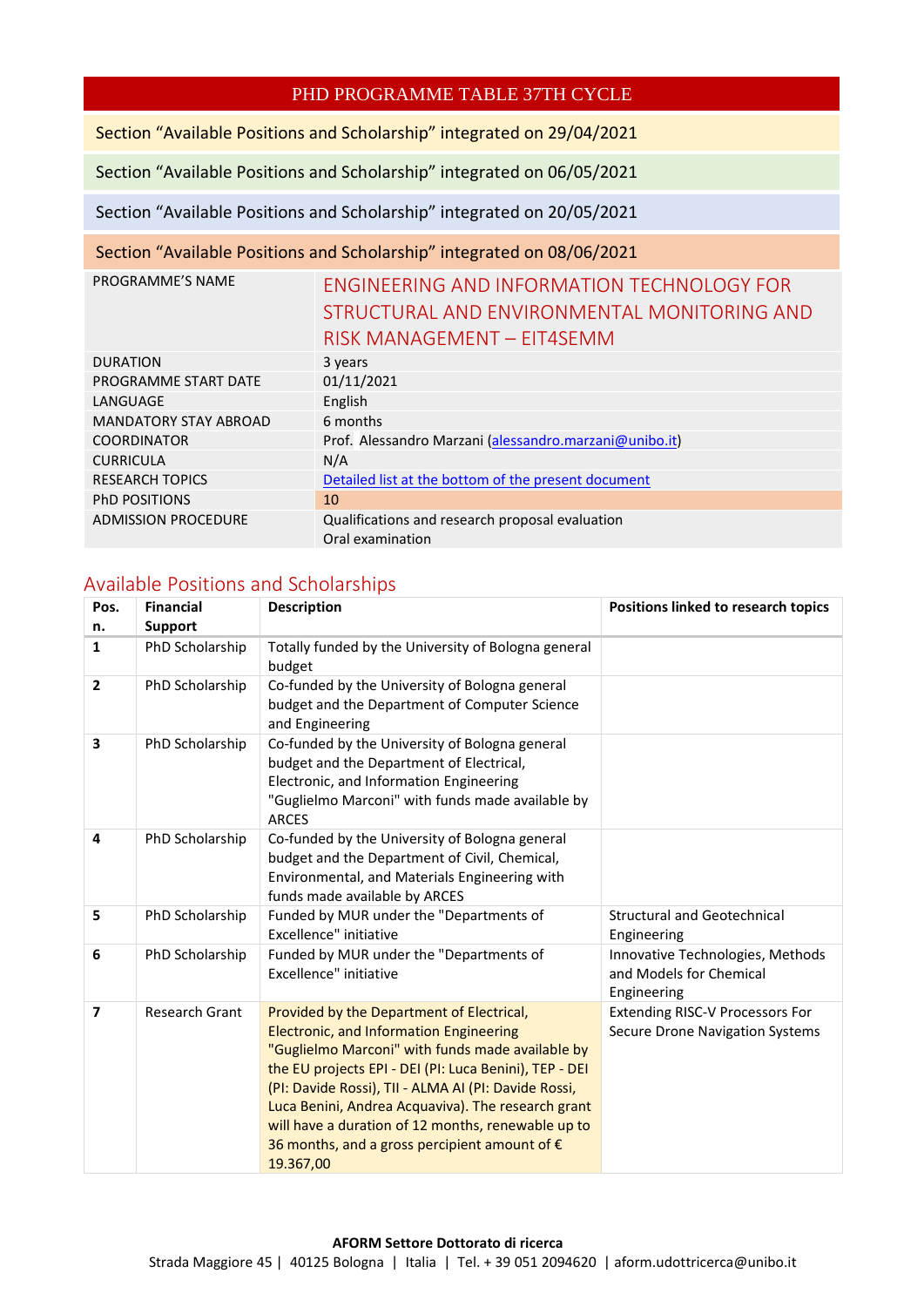| 8  | <b>Research Grant</b> | Provided by the Department of Civil, Chemical,<br>Environmental, and Materials Engineering with<br>funds made available by the project PRIN 2017<br>(CUP J34I19001480001 P.I. Prof.ssa Valentina<br>Ciriello). The research grant will have a duration of<br>12 months, renewable up to 36 months, and a<br>gross percipient amount of $\epsilon$ 19.367,00. | Data-driven approaches and meta-<br>modeling for diagnostic research in<br>hydraulic-related problems<br>including those handled by the<br>Project PRIN 2017- CUP<br>J34I19001480001 |
|----|-----------------------|--------------------------------------------------------------------------------------------------------------------------------------------------------------------------------------------------------------------------------------------------------------------------------------------------------------------------------------------------------------|--------------------------------------------------------------------------------------------------------------------------------------------------------------------------------------|
| 9  | Industrial PhD        | Position reserved for employees of HPE S.r.l.                                                                                                                                                                                                                                                                                                                |                                                                                                                                                                                      |
| 10 | PhD Scholarship       | Funded within the Research training projects "Big<br>Data per una regione europea più ecologica,<br>digitale e resiliente" (Fondo POR FSE - Resolution<br>n. 752 of 24/05/2021)                                                                                                                                                                              | Structures and infrastructures<br>health management by integrating<br>BIM and monitoring approaches<br>based on big data analysis                                                    |

### Admission Exams

|                                                              | DATE AND TIME                                                                           | <b>RESULTS</b>              |
|--------------------------------------------------------------|-----------------------------------------------------------------------------------------|-----------------------------|
| <b>Qualifications and</b><br>research proposal<br>evaluation | Applicants' participation is not required                                               | Available from 14/06/2021** |
| <b>Oral examination</b>                                      | Date: starting from $21/06/2021 - 9$ am CEST*<br>Place: Remotely, using Microsoft Teams | Available from 30/06/2021** |

\* In case that the oral examination cannot be completed in one day due to the large number of applicants, the oral examination detailed schedule shall be made available on the webpag[e Studenti Online](http://studenti.unibo.it/) together with the results of the qualifications evaluation. **During the oral examination applicants may express their interest in one or more positions linked to specific research topics**.

\*\* The **results of the admission exams** will be available on the webpage [Studenti Online](http://studenti.unibo.it/) (select "summary of the requests in progress" > "see detail" and open the .pdf file at the bottom of the page. **No personal written communication will be sent to applicants concerning the examinations results**.

# Required and Supporting Documents to be attached to the application

#### *(only documents in Italian, English, French, German and Spanish shall be considered as valid and be assessed by the Admission Board)*

Only qualifications obtained during the last 5 calendar years shall be taken into consideration, except for the University Degree. The Admission Board will assess the relevance of the supporting documents to the PhD Programme.

| <b>REQUIRED DOCUMENTS</b>    |                                                                                                                                                                                                                                                                                                                                                                                                                                                                                                                                                                                                                |  |
|------------------------------|----------------------------------------------------------------------------------------------------------------------------------------------------------------------------------------------------------------------------------------------------------------------------------------------------------------------------------------------------------------------------------------------------------------------------------------------------------------------------------------------------------------------------------------------------------------------------------------------------------------|--|
| Identity<br>document         | Valid identity document with photo (i.e. identity card, passport)                                                                                                                                                                                                                                                                                                                                                                                                                                                                                                                                              |  |
| <b>Curriculum</b><br>Vitae   | No specific CV format is required                                                                                                                                                                                                                                                                                                                                                                                                                                                                                                                                                                              |  |
| <b>Degrees</b>               | Documents attesting the awarding of the first and second cycle degrees, the exams taken and the<br>marks obtained (see Art. 3 of the Call for Applications)                                                                                                                                                                                                                                                                                                                                                                                                                                                    |  |
| <b>SUPPORTING DOCUMENTS</b>  |                                                                                                                                                                                                                                                                                                                                                                                                                                                                                                                                                                                                                |  |
| Research<br>proposal         | Multi-annual research proposal, with special emphasis on the activities to be completed during<br>the first-year course. The proposal must meet the following requirements:<br>- it must mention on the first page up tp 3 research topics of the PhD Programme (see the list of<br>research topics at the bottom of the present document) associated to the research proposal;<br>- it cannot exceed 10.000 characters, including spaces and formulas, if present. This figure does<br>not include: the title, the outline, references and images (such as graphs, diagrams, tables etc. -<br>where present). |  |
| Personal<br><b>Statement</b> | The statement shall include the reasons prompting the applicant to attend the PhD Programme<br>and those relevant experiences and research interests, that make the applicant suitable for the<br>specific PhD Programme (3000 characters maximum, including spaces).                                                                                                                                                                                                                                                                                                                                          |  |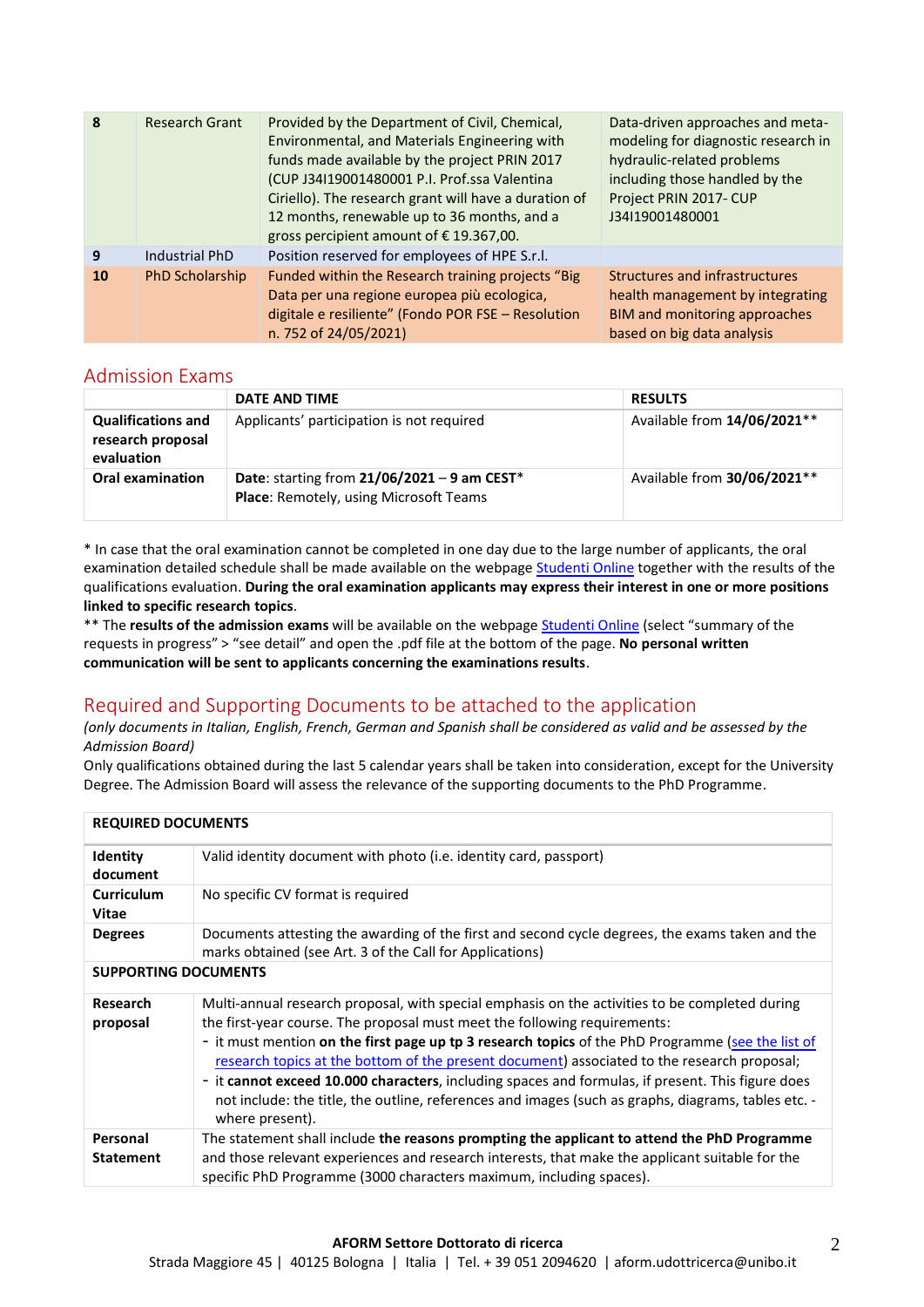| <b>Publications</b>       | - Publications in full text (i.e. monographs, articles on scientific journals, volume chapters)<br>- Minor publications in full text (conference papers, etc.)<br>- Abstracts and posters presented during academic conferences - max n. 3                                                                                                                                                                                                                                                                                                                                                                                                                                                                             |
|---------------------------|------------------------------------------------------------------------------------------------------------------------------------------------------------------------------------------------------------------------------------------------------------------------------------------------------------------------------------------------------------------------------------------------------------------------------------------------------------------------------------------------------------------------------------------------------------------------------------------------------------------------------------------------------------------------------------------------------------------------|
| <b>Other</b><br>documents | - University Master Courses (Master Universitari di I e Il livello), Postgraduate vocational training<br>programmes and/or specialisation programmes relevant to the PhD Programme<br>- Research activity - whether basic, applied, translational, etc. - carried out in any capacity,<br>including when covered by research grants, and as a staff member of research units<br>- Working activity<br>- Professional and/or training internships<br>- Language proficiency certificates<br>- Periods of study abroad, outside the country of origin (e.g. Erasmus programme or other similar<br>mobility programmes)<br>- Other qualifications attesting the suitability of the applicants (scholarships, prizes, etc) |

## Evaluation criteria \*

Scores will be expressed in points out of 100, as follows.

#### **1. Qualifications and research proposal evaluation**

Minimum score for admission to the oral examination: 30 points, Maximum score: 50 points

| <b>Qualifications</b><br>evaluation       | University degree final mark. Graduands shall be evaluated according to<br>the Weighted Average Mark (WAM) | 20 points max |
|-------------------------------------------|------------------------------------------------------------------------------------------------------------|---------------|
|                                           | Publications                                                                                               | 3 points max  |
|                                           | Other documents attesting the applicant's training and skills                                              | 2 points max  |
| <b>Research</b><br>proposal<br>evaluation | Scientific value and innovative nature of the proposal                                                     | 12 points max |
|                                           | Description and structure of the proposal                                                                  | 8 points max  |
|                                           | Proposal feasibility                                                                                       | 5 points max  |

#### **2. Oral examination**

Minimum score for eligibility: 30 points, Maximum score 50 points

| English proficiency                                          | 5 points max  |
|--------------------------------------------------------------|---------------|
| Research project presentation                                | 25 points max |
| General knowledge of issues encompassed by the PhD Programme | 20 points max |

Oral examination includes the presentation of the research proposal and aims to assess the suitability of the applicant for scientific research as well as the general knowledge of issues encompassed by the PhD Programme (see the list of research topics at the bottom [of the present document\)](#page-3-0). During the oral examination, English language proficiency shall be assessed**.** The oral examination is carried out in Italian or in English.

\*Possible further evaluation criteria will be available on the [University](https://www.unibo.it/en/teaching/phd/2021-2022) website, selecting the relevant PhD Programme > "More information", at the bottom of the page in the section "Notices".

# Final Ranking List and Enrollment

Considering the expressions of interest for **topic-specific positions** (see Art. 9 of the Call for Applications), the Admission Board shall express its view on the suitability of the interested applicants, taking into account their specific skills, experience and aptitude.

For the awarding or replacement of topic-specific positions, sub-ranking lists shall be drawn up. **In case of vacancies,**  after having scrolled all the sub-ranking list for the topic-specific position, eligible applicants from the general ranking list shall be contacted.

After the publication of the results of the oral examination, the **final ranking list** will be available on th[e University](https://www.unibo.it/en/teaching/phd/2021-2022)  [website](https://www.unibo.it/en/teaching/phd/2021-2022), selecting the relevant PhD Programme > "More information", section "Notices" at the bottom of the page. Following the publication of the final ranking list, successful applicants shall **enroll** o[n Studenti Online](http://studenti.unibo.it/) by the deadline indicated on th[e University website](https://www.unibo.it/en/teaching/phd/2021-2022), selecting the relevant PhD Programme > "More information".